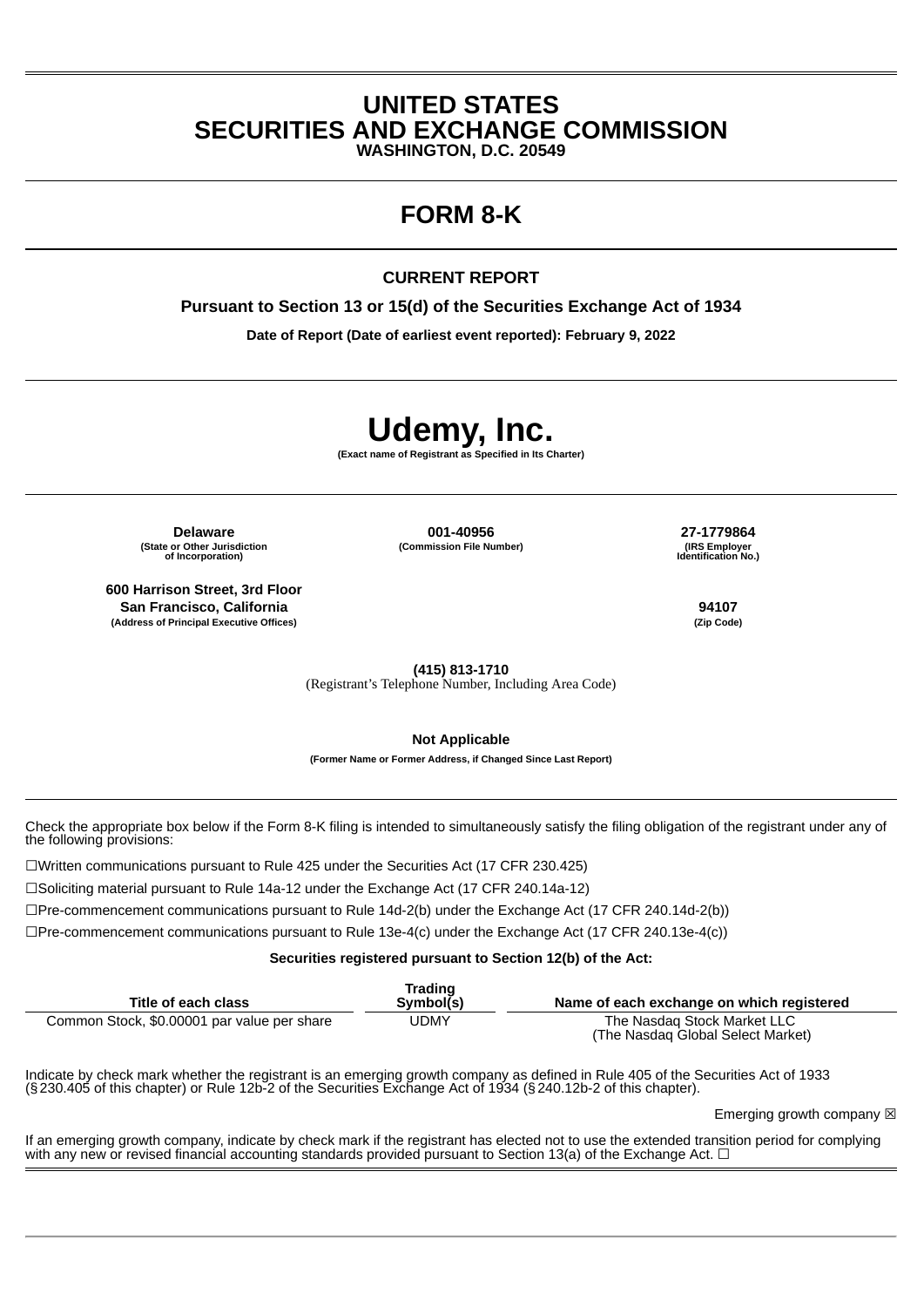#### **Item 2.02 Results of Operations and Financial Condition**

On February 9, 2022, Udemy, Inc. issued a press release announcing its financial results for the quarter ended December 31, 2021. A copy of the press release is furnished as Exhibit 99.1 hereto and is incorporated by reference herein.

The information in Item 2.02 of this Current Report on Form 8-K, including the accompanying Exhibit 99.1, is being furnished and shall not be deemed "filed" for the purposes of Section 18 of the Securities Exchange Act of 1934, as amended (the "Exchange Act"), or otherwise subject to the liabilities of Section 18. The information in Item 2.02 of this Current Report on Form 8-K, including the accompanying Exhibit 99.1, shall not be incorporated by reference into any registration statement or other document filed pursuant to the Securities Act of 1933, as *amended, or the Exchange Act, regardless of any general incorporation language contained in such filing.*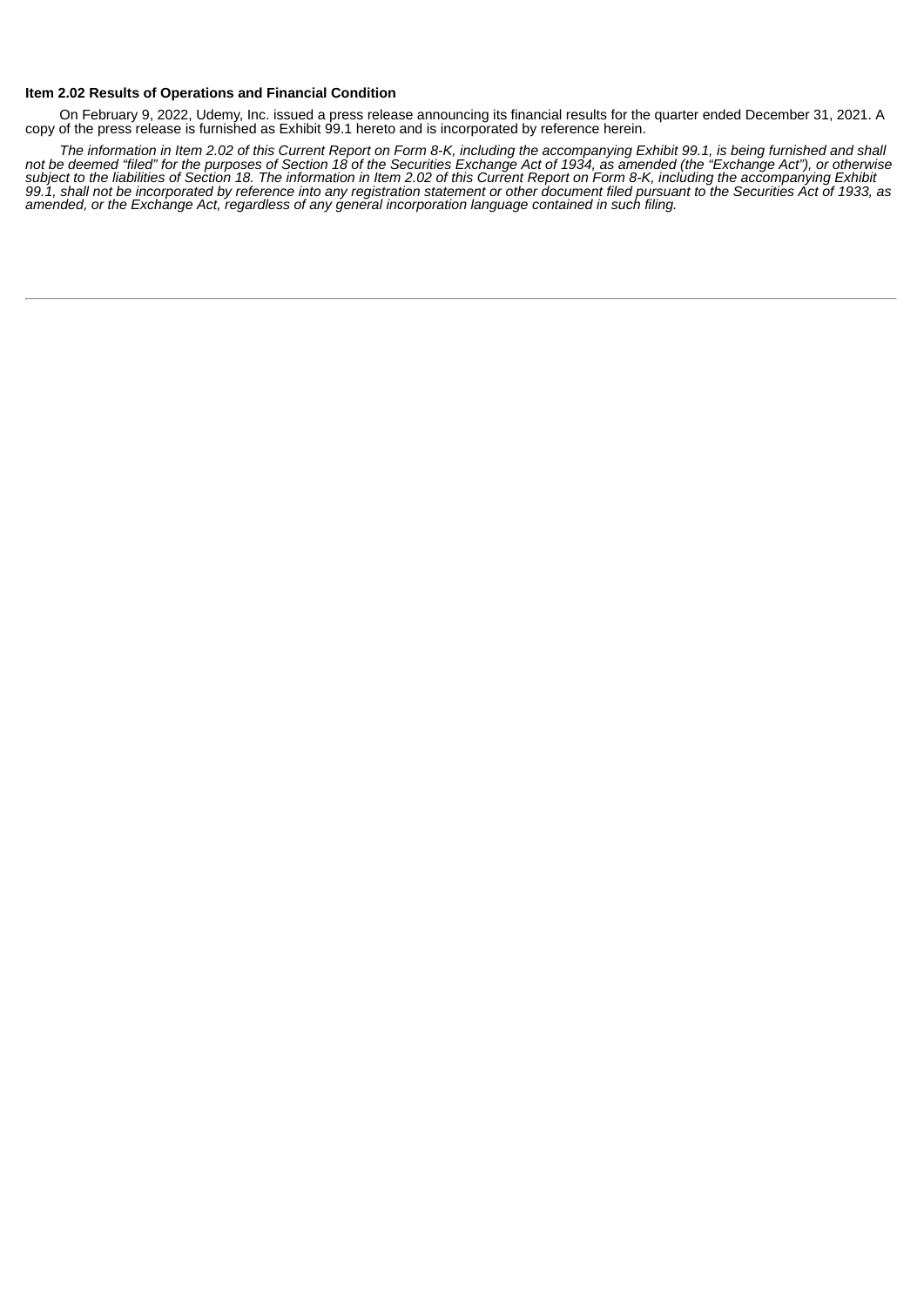#### **Item 9.01 Financial Statements and Exhibits**

(d) Exhibits

| <b>Exhibit</b><br><b>Number</b> | <b>Description</b>                                                          |
|---------------------------------|-----------------------------------------------------------------------------|
| 99.1                            | Press release dated February 9, 2022                                        |
| 104                             | Cover Page Interactive Data File (embedded within the Inline XBRL document) |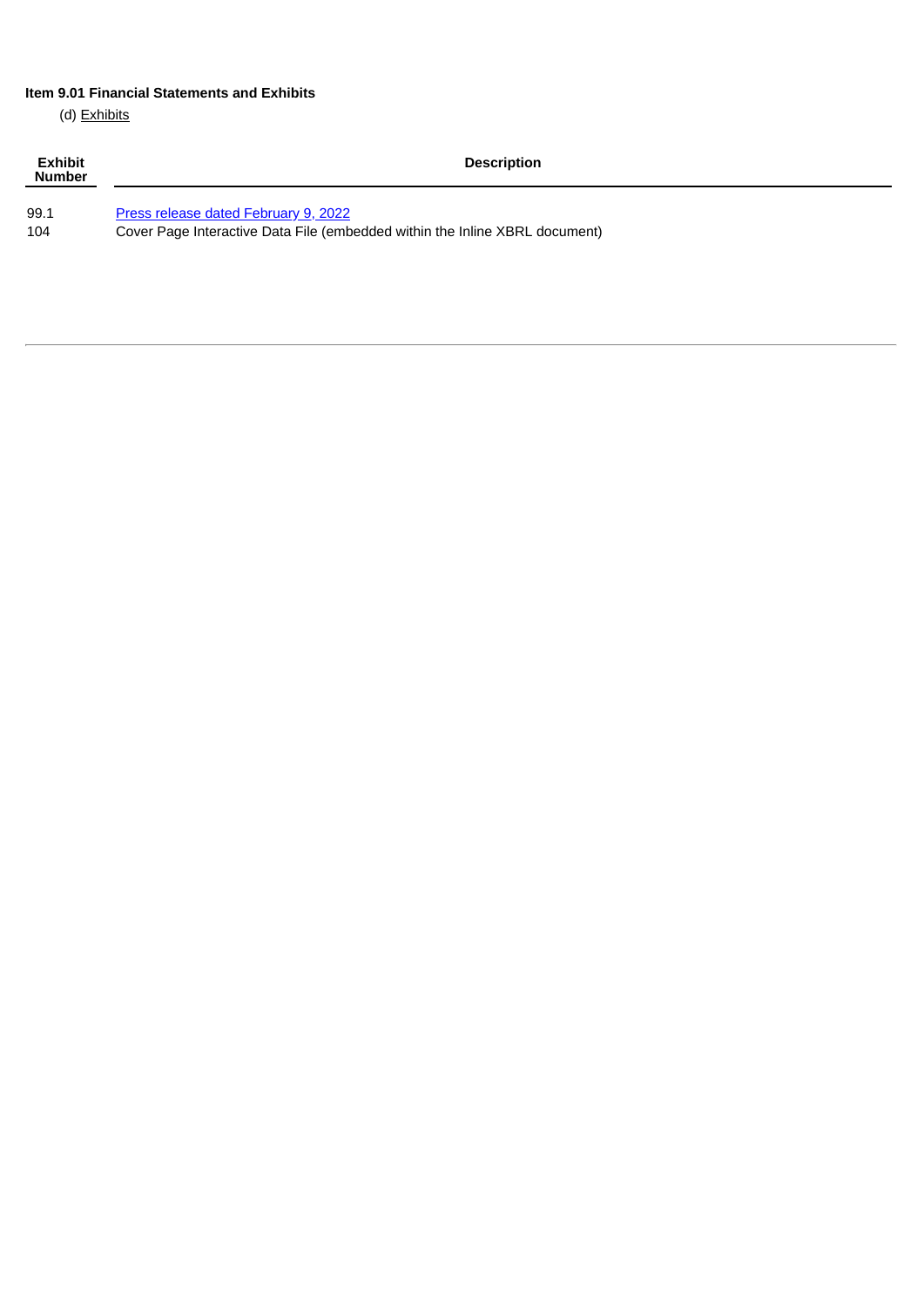#### **SIGNATURES**

Pursuant to the requirements of the Securities Exchange Act of 1934, the registrant has duly caused this report to be signed on its behalf by the undersigned thereunto duly authorized.

#### **UDEMY, INC.**

Date: February 9, 2022 **By: /s/ Ken Hirschman** 

Ken Hirschman SVP Operations and General Counsel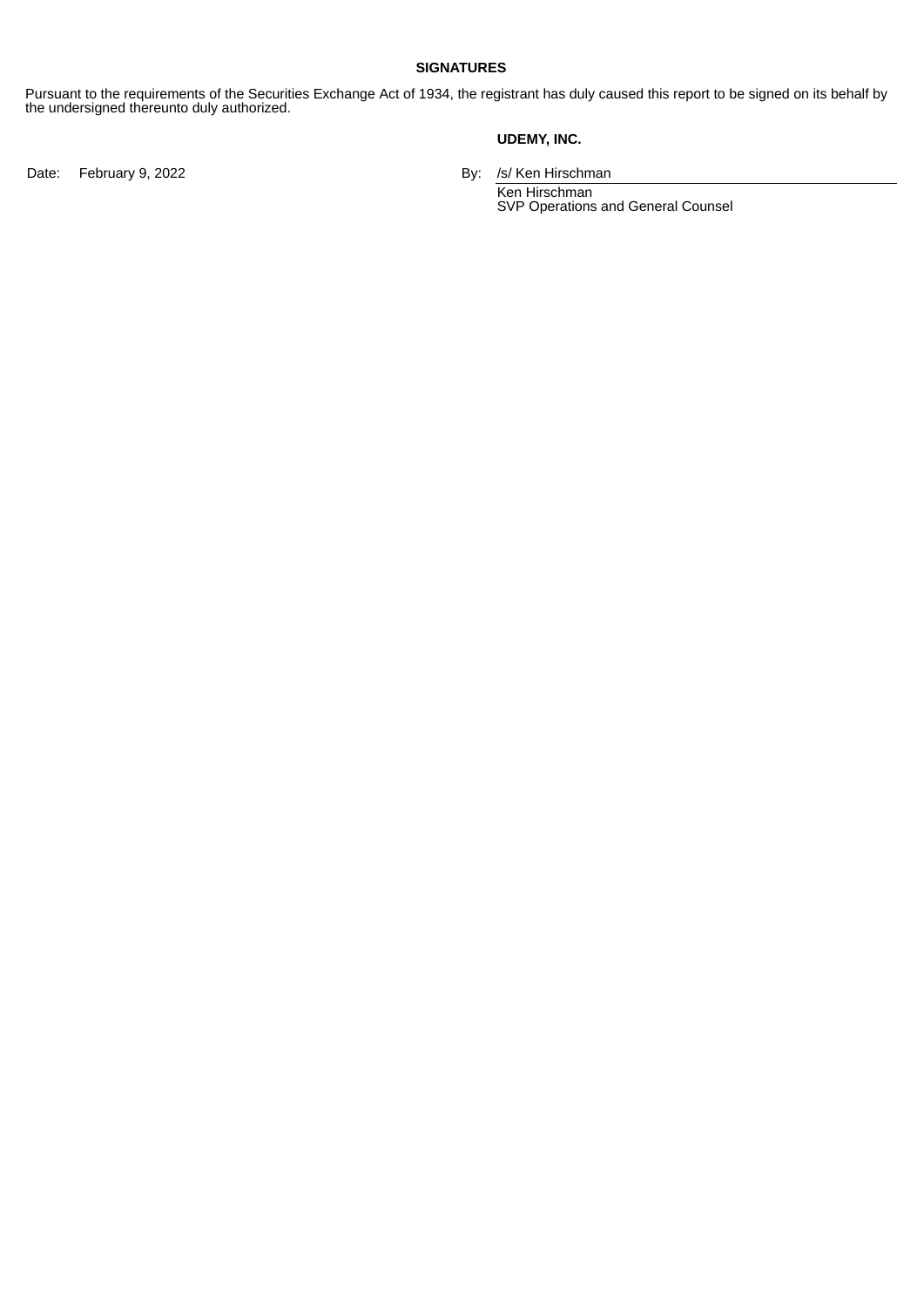## <span id="page-4-0"></span>**Udemy Reports Fourth Quarter 2021 and Fiscal Year 2021 Results**

*Udemy Business Revenue Up 81% Year over Year, With ARR of \$239 Million*

**San Francisco, CA / February 9, 2022 / (GLOBE NEWSWIRE)** / - Udemy (Nasdaq: UDMY), a leading destination for learning and teaching online, today reported results for the fourth quarter ended December 31, 2021.

"As we look to 2022, we see the increasing focus by organizations on digital transformation initiatives, which come with a need to upskill and reskill teams, coupled with a focus on employee engagement and retention, driving Udemy Business's strong ARR, which was \$239 million exiting the fourth quarter. In Q4 our consumer business stabilized, global traffic remained strong, and the marketplace continues to deliver an unparalleled 5,000+ new courses a month," said Gregg Coccari, Udemy's chief executive officer. "We are proud that Udemy Business has a compounded annual revenue growth rate over 100% since its inception in 2015. We look forward to sharing our progress as we help transform learning and the way we work with our vibrant consumer marketplace and exceptional Udemy Business platform."

#### **Fourth Quarter 2021 Financial Results and Key Operating Data:**

- Revenue totaled \$138.0 million, up 25% year over year.
- GAAP net income (loss) was (\$38.9 million) compared to (\$27.0 million) in the fourth quarter of fiscal 2020. GAAP net income (loss) per share was (\$0.36), compared to (\$0.77) in the fourth quarter of fiscal 2020.
- Non-GAAP net income (loss) was (\$26.8 million) compared to (\$18.9 million) in the fourth quarter of fiscal 2020. Non-GAAP net income (loss) per share was (\$0.25) compared to (\$0.53) in the fourth quarter of fiscal 2020.
- GAAP gross profit was \$73.8 million, compared to \$54.4 million in the fourth quarter of fiscal 2020.
- Non-GAAP gross profit was \$75.3 million, compared to \$54.6 million in the fourth quarter of fiscal 2020.
- Adjusted EBITDA was (\$22.6 million), compared to (\$14.7 million) in the fourth quarter of fiscal 2020.
- Consumer revenue totaled \$80.2 million, up 3% year over year.
- Udemy Business revenue totaled \$57.8 million, up 81% year over year.
- Consumer segment monthly average buyers was 1,388 thousand, up 1% year over year.
- Udemy Business segment annual recurring revenue was \$239.3 million, up 74% year over year.
- Udemy Business total customers was 10,515 as of December 31, 2021, up 44% year over year.
- Consumer segment gross profit was \$39.4 million compared to \$36.0 million in the fourth quarter of fiscal 2020.
- Udemy Business segment gross profit was \$38.6 million compared to \$20.7 million in the fourth quarter of fiscal 2020.

#### **Fiscal Year 2021 Financial Results and Key Operating Data:**

- Revenue totaled \$518.2 million, up 21% year over year.
- GAAP net income (loss) was (\$77.5 million) compared to (\$77.6 million) in the fiscal year 2020. GAAP net income (loss) per share was (\$1.41), compared to (\$2.33) in the fiscal year 2020.
- Non-GAAP net income (loss) was (\$41.3 million) compared to (\$46.0 million) in the fiscal year 2020. Non-GAAP net income (loss) per share was (\$0.75) compared to (\$1.38) in the fiscal year 2020.
- GAAP gross profit was \$282.1 million, compared to \$220.6 million in the fiscal year 2020.
- Non-GAAP gross profit was \$284.8 million, compared to \$221.1 million in the fiscal year 2020.
- Adjusted EBITDA was (\$25.4 million), compared to (\$30.7 million) in the fiscal year 2020.
- Consumer revenue totaled \$331.2 million, up 1% year over year.
- Udemy Business revenue totaled \$187.0 million, up 81% year over year.
- Consumer segment monthly average buyers was 1,345 thousand, down 7% year over year.
- Consumer segment gross profit was \$171.9 million compared to \$160.7 million in the fiscal year 2020.
- Udemy Business segment gross profit was \$123.0 million compared to \$67.9 million in the fiscal year 2020.

#### **Fourth Quarter Highlights:**

- First Udemy Business deal with a total contract value over \$5 million.
- Added new Udemy Business customers across key verticals, including Headspace Health, L.L. Bean, Softserve, Inc., Schrödinger, and Workrise.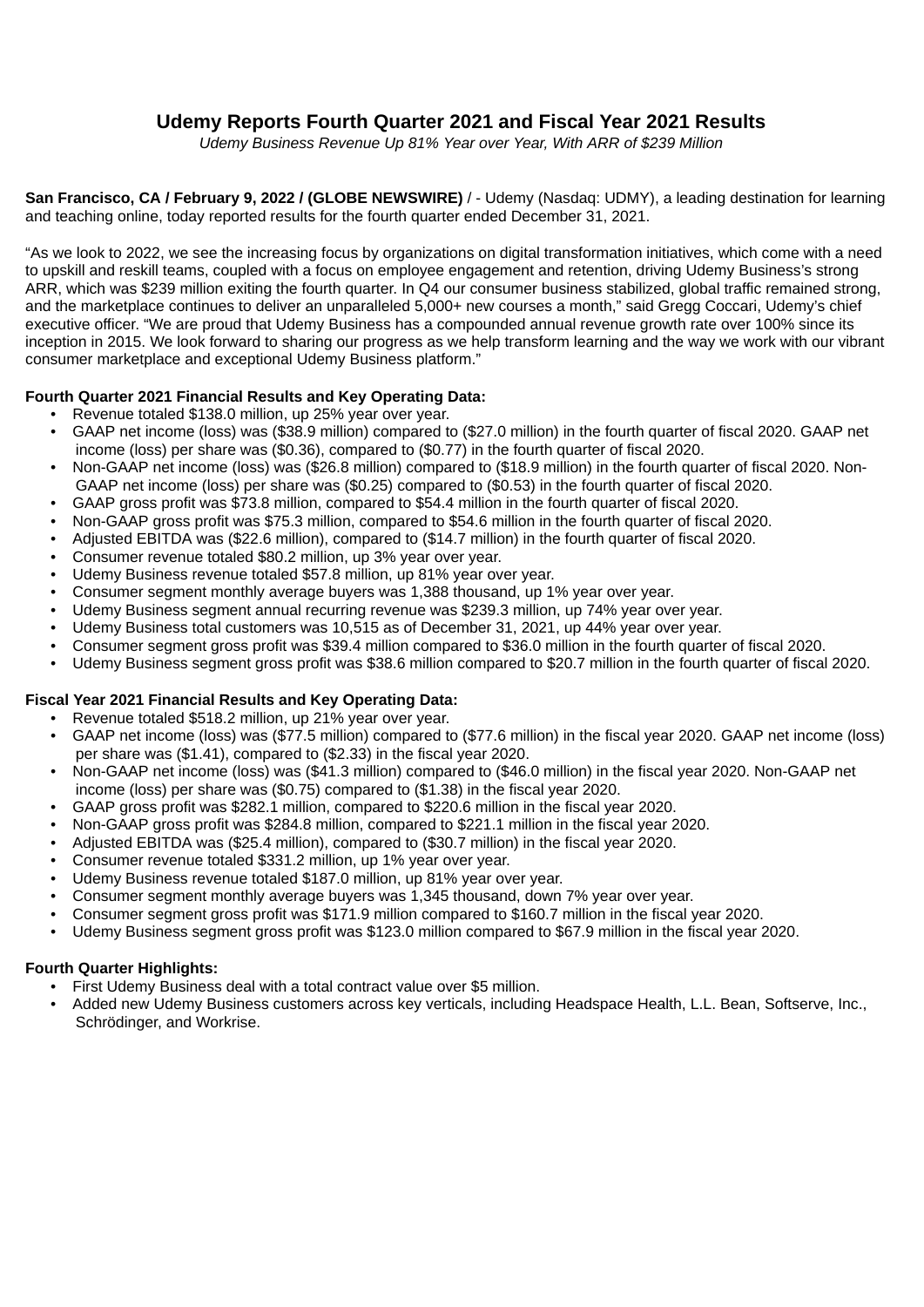- Udemy Business customer expansions included Coinbase, CVS Health, Instacart, Randstad N.V., and Sapient Corporation.
- Added Polish and Korean course collections to Udemy Business, bringing the total number of Udemy Business international course collections to 13.
- Udemy Business received an impressive Net Promoter Score of 61 from learners using the platform.
- Rolled out support for 8 new local currencies, bringing the total number of currencies supported to 28.
- Launched benchmarked assessments that show learners key metrics such as their score, percentile rank, and knowledge classification.
- Released 10 new software development labs for Udemy Business Pro.
- Continued to work with EY on their Badges program (EY Badges), as well as supporting their Masters program (the EY Tech MBA by Hult, and two EY Masters degrees by Hult), acting as a key content provider. The EY Masters, which are built on EY Badges, are offered in association with Hult International Business School and are available to all EY employees free of charge.
- Sustainalytics awarded Udemy its ESG Industry Top Rated badge for 2022.
- Announced partnership with Sentinels of Freedom to help wounded veterans identify and achieve the skills they need to build successful careers.
- Received awards recognizing product innovation, company culture, and organizational leadership. Leading global review site G2 ranked Udemy Business as a leader in 26 reports across several categories, including Online Learning Platform, based on high levels of customer satisfaction and likeliness to recommend; the Udemy Dublin office was officially certified as a Great Place to Work in Ireland; and Inc. Magazine named Udemy one of the best-led companies in America.

#### **2022 Financial Outlook**

Udemy provides guidance based on current market conditions and expectations; actual results may differ materially. Please refer to the comments below regarding forward-looking statements.

While Udemy won't provide annual guidance by segment going forward, the nature of the current consumer market provides less visibility into full year consumer revenue. For this reason, the Company is sharing revenue guidance by segment.

The table below reflects Udemy's financial outlook for its first quarter ending March 31, 2022 and fiscal year ending December 31, 2022:

|                                       | O1'22                           | <b>FY22</b>               |
|---------------------------------------|---------------------------------|---------------------------|
| Revenue                               | \$144.0 - \$148.0 million       | \$610.0 - \$640.0 million |
| <b>Consumer Segment Revenue</b>       | (6%) - 0% year-over-year growth | \$310.0 - \$330.0 million |
| <b>Udemy Business Segment Revenue</b> | 70%+ year-over-year growth      | \$300.0 - \$310.0 million |
| <b>Adjusted EBITDA Margin</b>         | $(11\%) - (9\%)$                | $(12\%) - (10\%)$         |
| <b>Weighted Average Share Count</b>   | 139 million                     | 142 million               |

#### **Webcast Information**

Udemy will host a webcast at 2:00 pm Pacific Time on Wednesday, February 9, to discuss its fourth quarter 2021 financial results, as well as its 2022 outlook. The live webcast will be accessible on Udemy's website at investors.udemy.com. A webcast replay will be available approximately two hours after the conclusion of the live event.

#### **Non-GAAP Financial Measures**

To supplement the condensed consolidated financial statements prepared and presented in accordance with U.S. generally accepted accounting principles ("GAAP"), Udemy's key non-GAAP performance measures include Adjusted EBITDA, Adjusted EBITDA Margin, and non-GAAP income. We calculate Adjusted EBITDA as net loss (income)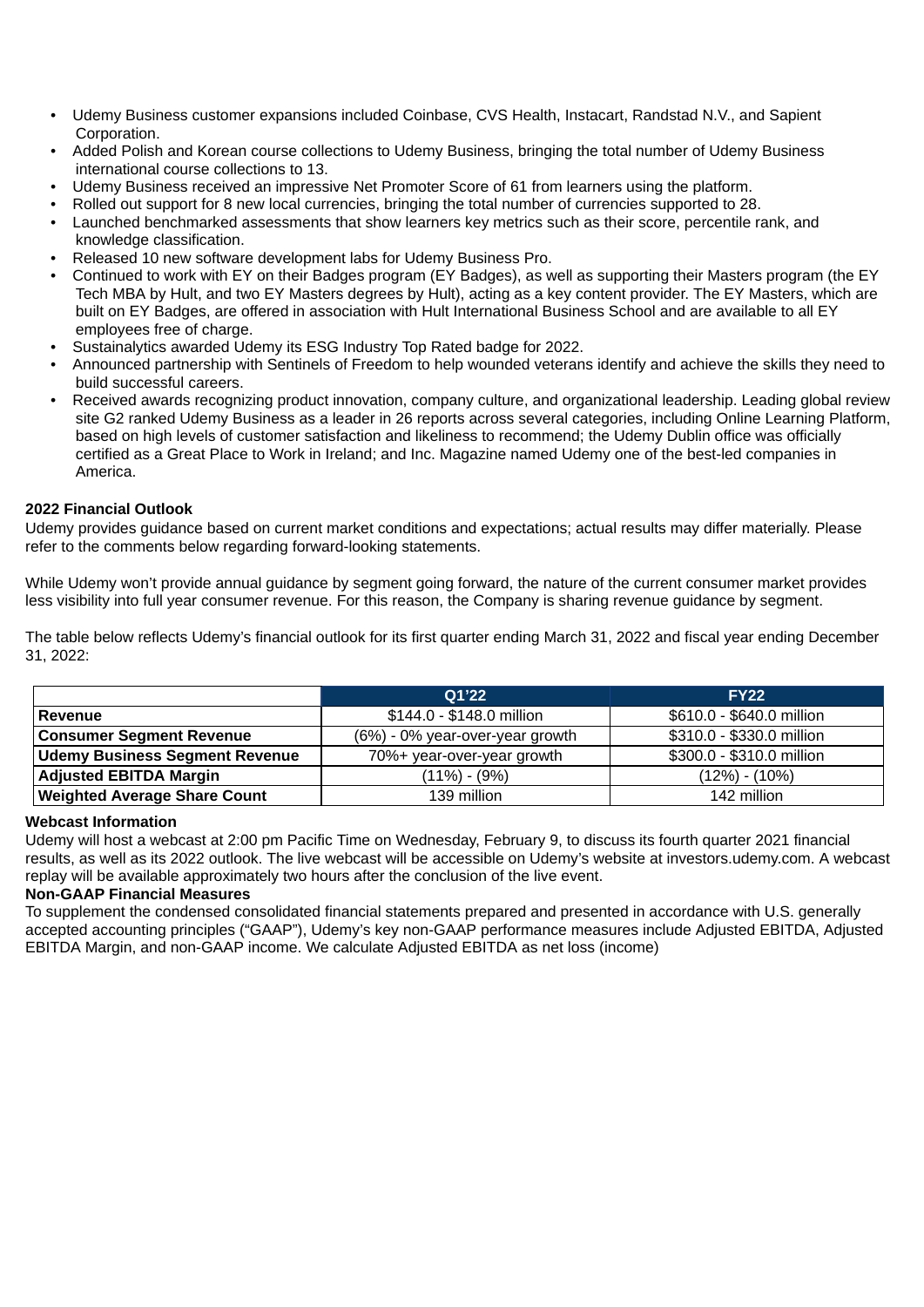determined in accordance with GAAP, excluding by i) interest expense (income), net; ii) provision for (benefit from) income taxes; iii) depreciation and amortization; iv) other expense (income), net, including gains and losses from the remeasurement of foreign currency assets and liabilities into their functional currency and v) non-cash stock-based compensation expense. We calculate Adjusted EBITDA Margin as Adjusted EBITDA divided by revenue for the same period. We have not reconciled our expectations for Adjusted EBITDA and Adjusted EBITDA Margin to net loss and net loss margin, respectively, the most directly comparable GAAP measures, because certain items are out of our control or cannot be reasonably predicted and a reconciliation for the guidance for Adjusted EBITDA and Adjusted EBITDA Margin is not available without unreasonable effort. As Adjusted EBITDA and Adjusted EBITDA Margin facilitates internal comparisons of our historical operating performance on a more consistent basis, we use this measure for business planning purposes. Accordingly, we believe that Adjusted EBITDA and Adjusted EBITDA Margin provide useful information to investors and others in understanding and evaluating our operating results in the same manner as our management team and board of directors. In addition, it provides a useful measure for period-to-period comparisons of our business, as it removes the effect of certain non-cash expenses and certain variable charges. We define non-GAAP income as net loss attributable to common stockholders, adjusted to exclude non-cash stockbased compensation expense and the amortization of acquired intangible assets. We believe the presentation of operating results that excludes these non-cash items provides useful supplemental information to investors and facilitates the analysis of our operating results and comparison of operating results across reporting periods. Udemy's non-GAAP financial measures may be different from non-GAAP financial measures used by other companies. The presentation of non-GAAP financial measures is not intended to be considered in isolation or as a substitute for, or superior to, financial measures determined in accordance with GAAP. Because of the limitations of non-GAAP financial measures, you should consider the non-GAAP financial measures presented herein in conjunction with Udemy's financial statements and the related notes thereto. Please refer to the non-GAAP reconciliations in this press release for a reconciliation of these non-GAAP financial measures to the most comparable financial measure prepared in accordance with GAAP.

#### **Forward Looking Statements**

This press release contains forward-looking statements within the meaning of Section 27A of the Securities Act of 1933 and Section 21E of the Securities Exchange Act of 1934 and the meaning of the Private Securities Litigation Reform Act of 1995. These forward-looking statements include, but are not limited to, statements regarding Udemy's expectations relating to future operating results and financial position, including the first quarter of 2022, the full year 2022, and future periods, anticipated future expenses and investments, our business strategy and plans, market growth, our market position and potential market opportunities, and the impact of acquisitions and business alliances. The words "believe," "may," "will," "estimate," "potential," "continue," "anticipate," "intend," "expect," "could," "would," "project," "plan," "target," and similar expressions are intended to identify forward-looking statements.

Forward-looking statements are subject to known and unknown risks and uncertainties and are based on potentially inaccurate assumptions that could cause actual results to differ materially from those expected or implied by the forward-looking statements. Actual results may differ materially from the results predicted and reported results should not be considered as an indication of future performance.

The potential risks and uncertainties that could cause actual results to differ from the results predicted include, among others, those risks and uncertainties included under the caption "Risk Factors" and elsewhere in our filings with the Securities and Exchange Commission ("SEC"), including, without limitation, our Quarterly Report on Form 10-Q for the quarter ended September 30, 2021, filed with the SEC on December 8, 2021. All information provided in this release is as of the date hereof, and we undertake no duty to update this information unless required by law.

#### **Third Party Data**

This press release contains information developed by Sustainalytics (www.sustainalytics.com). Such information and data are proprietary of Sustainalytics and/or its third party suppliers (Third Party Data) and are provided for informational purposes only. They do not constitute an endorsement of any product or project, nor an investment advice and are not warranted to be complete, timely, accurate or suitable for a particular purpose. Their use is subject to conditions available at https://www.sustainalytics.com/legaldisclaimers.

#### **About Udemy**

Udemy's (Nasdaq: UDMY) mission is to create new possibilities for people and organizations everywhere by connecting them to the knowledge and skills they need to succeed in a changing world. The Udemy marketplace platform, with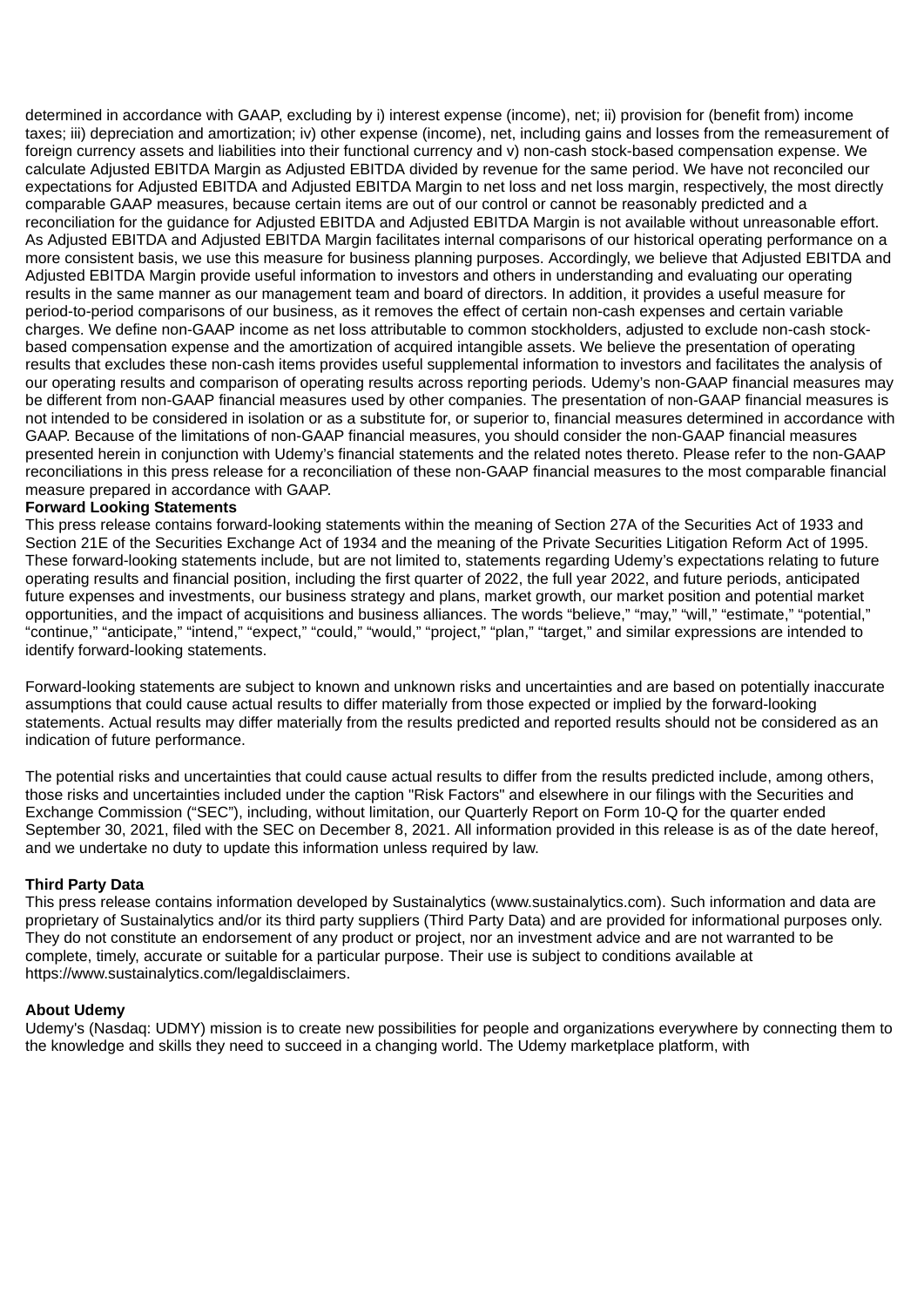thousands of up-to-date courses in dozens of languages, provides the tools learners, instructors, and enterprises need to achieve their goals and reach their full potential. Millions of people learn on Udemy from real-world experts in topics ranging from programming and data science to leadership and team building. For companies, Udemy Business offers an employee training and development platform with subscription access to thousands of courses, learning analytics, and the ability to host and distribute their own content. Udemy Business customers include Fender Instruments, Glassdoor, On24, The World Bank, and Volkswagen. Udemy is headquartered in San Francisco with hubs in Ankara, Turkey; Austin, Texas; Boston, Massachusetts; Mountain View, California; Denver, Colorado; Dublin, Ireland; Melbourne, Australia; New Delhi, India; and Sao Paulo, Brazil.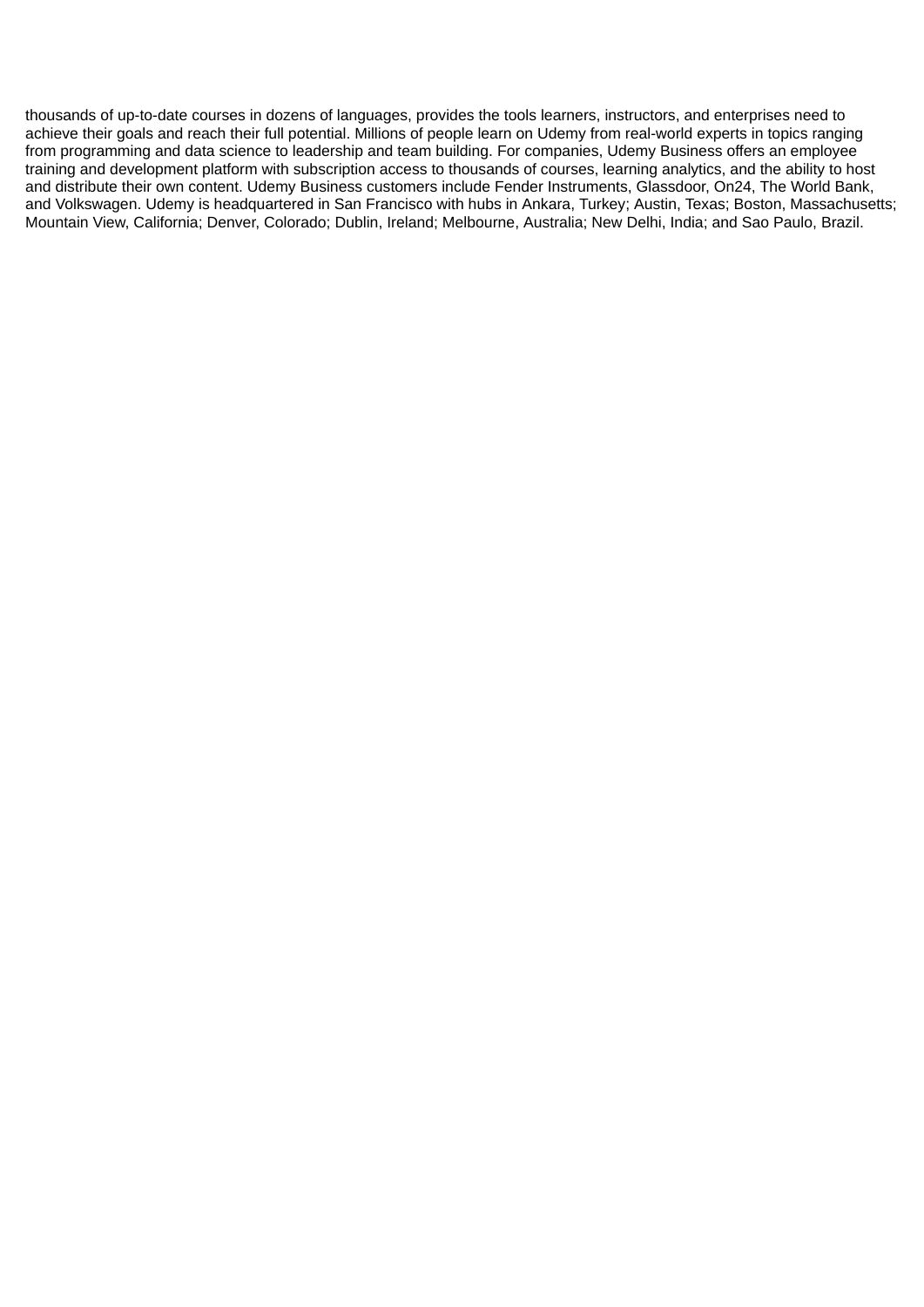### **Udemy, Inc. Condensed Consolidated Statements of Operations**

(*in thousands, except per share amounts*)

*(Unaudited)*

|                                                                                                     | Three Months Ended December 31, |             |    | Fiscal Year Ended December 31, |    |             |    |            |
|-----------------------------------------------------------------------------------------------------|---------------------------------|-------------|----|--------------------------------|----|-------------|----|------------|
|                                                                                                     |                                 | 2021        |    | 2020                           |    | 2021        |    | 2020       |
|                                                                                                     |                                 |             |    |                                |    |             |    |            |
| Revenue                                                                                             | \$.                             | 137,951 \$  |    | 110,095 \$                     |    | 518,157 \$  |    | 429,899    |
| Cost of revenue $(1)(2)$                                                                            |                                 | 64,122      |    | 55,657                         |    | 236,024     |    | 209,253    |
| Gross profit                                                                                        |                                 | 73,829      |    | 54,438                         |    | 282,133     |    | 220,646    |
| Operating expenses (1)(2)                                                                           |                                 |             |    |                                |    |             |    |            |
| Sales and marketing                                                                                 |                                 | 70,624      |    | 50,379                         |    | 227,023     |    | 192,600    |
| Research and development                                                                            |                                 | 19,208      |    | 14,403                         |    | 66,107      |    | 50,643     |
| General and administrative                                                                          |                                 | 22,442      |    | 15,752                         |    | 64,410      |    | 50,783     |
| Total operating expenses                                                                            |                                 | 112,274     |    | 80,534                         |    | 357,540     |    | 294,026    |
| Loss from operations                                                                                |                                 | (38, 445)   |    | (26,096)                       |    | (75, 407)   |    | (73, 380)  |
| Other income (expense)                                                                              |                                 |             |    |                                |    |             |    |            |
| Interest income (expense), net                                                                      |                                 | 436         |    | (68)                           |    | (16)        |    | (1, 146)   |
| Other income (expense), net                                                                         |                                 | (206)       |    | 17                             |    | (920)       |    | 55         |
| Total other income (expense), net                                                                   |                                 | 230         |    | (51)                           |    | (936)       |    | (1,091)    |
| Net loss before taxes                                                                               |                                 | (38, 215)   |    | (26, 147)                      |    | (76, 343)   |    | (74, 471)  |
| Income tax provision                                                                                |                                 | (669)       |    | (888)                          |    | (1, 183)    |    | (3, 149)   |
| Net loss attributable to common stockholders                                                        |                                 | (38,884)    | \$ | (27, 035)                      | \$ | (77,526)    | \$ | (77,620)   |
| Net loss per share attributable to common stockholders                                              |                                 |             |    |                                |    |             |    |            |
| Basic and diluted                                                                                   |                                 | $(0.36)$ \$ |    | $(0.77)$ \$                    |    | $(1.41)$ \$ |    | (2.33)     |
| Weighted-average shares used in computing net loss<br>per share attributable to common stockholders |                                 |             |    |                                |    |             |    |            |
| Basic and diluted                                                                                   |                                 | 108,168,420 |    | 35,284,409                     |    | 54,972,827  |    | 33,384,438 |

(1) Includes stock-based compensation expense as follows (in thousands):

|                                        | Three Months Ended December 31. |        |  |           | Fiscal Year Ended December 31. |            |  |        |
|----------------------------------------|---------------------------------|--------|--|-----------|--------------------------------|------------|--|--------|
|                                        |                                 | 2021   |  | 2020      |                                | 2021       |  | 2020   |
| Cost of revenue                        |                                 | 736 \$ |  | $165 - $$ |                                | $1,623$ \$ |  | 418    |
| Sales and marketing                    |                                 | 2.852  |  | 1.587     |                                | 8.637      |  | 7,518  |
| Research and development               |                                 | 2,370  |  | 1,315     |                                | 6,816      |  | 5,232  |
| General and administrative             |                                 | 5.018  |  | 5.099     |                                | 17.604     |  | 18.450 |
| Total stock-based compensation expense |                                 | 10.976 |  | 8.166     |                                | 34.680     |  | 31,618 |

(2) Includes amortization of intangible assets as follows (in thousands):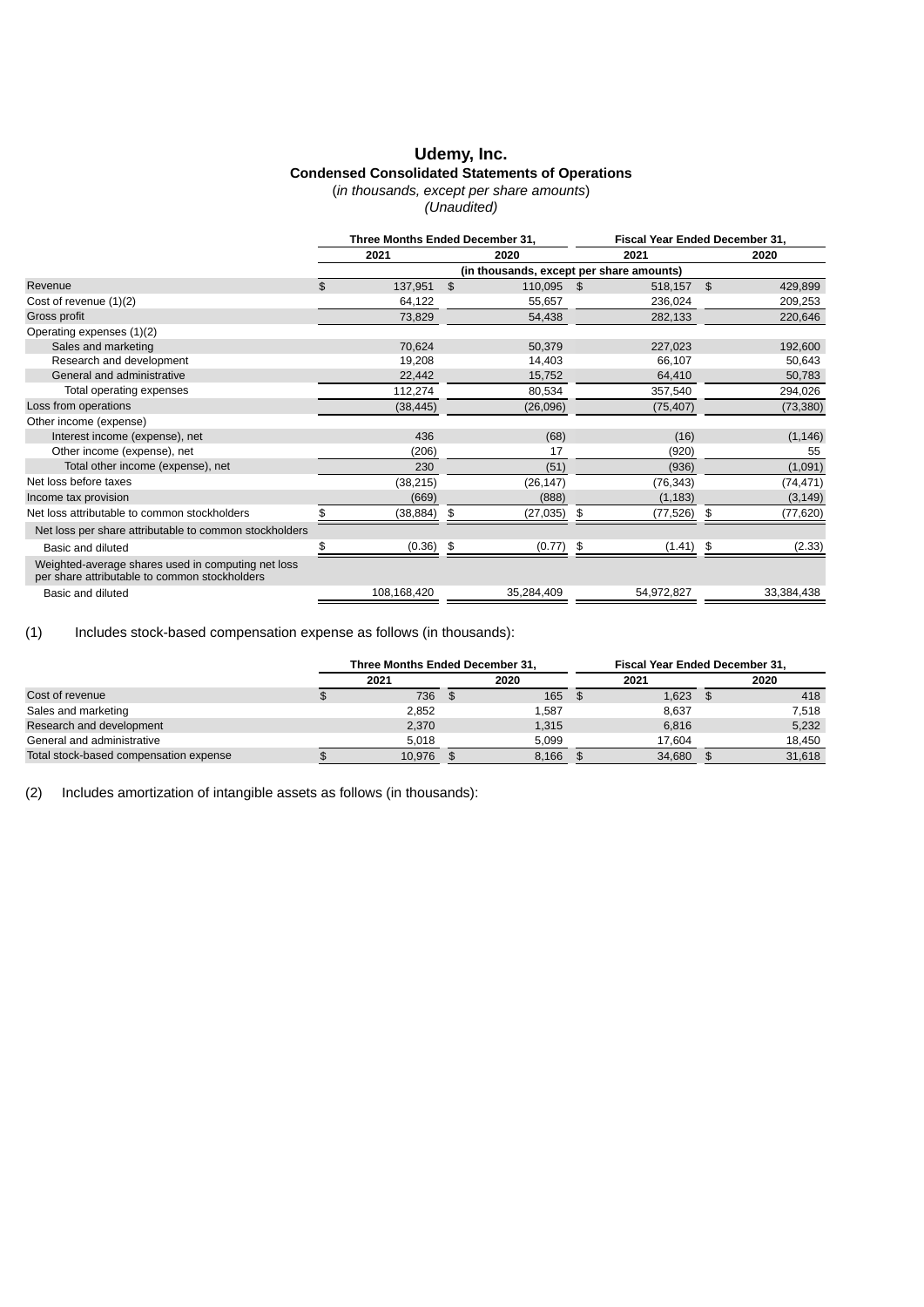|                                         | Three Months Ended December 31. |       |  |                                 | <b>Fiscal Year Ended December 31.</b> |       |  |      |
|-----------------------------------------|---------------------------------|-------|--|---------------------------------|---------------------------------------|-------|--|------|
|                                         |                                 | 2021  |  | 2020                            |                                       | 2021  |  | 2020 |
| Cost of revenue                         |                                 | 729   |  | $\hspace{0.1mm}-\hspace{0.1mm}$ |                                       | 1.022 |  |      |
| Sales and marketing                     |                                 | 384   |  | _                               |                                       | 481   |  |      |
| Total amortization of intangible assets |                                 | 1.113 |  | $\hspace{0.1mm}-\hspace{0.1mm}$ |                                       | 1,503 |  |      |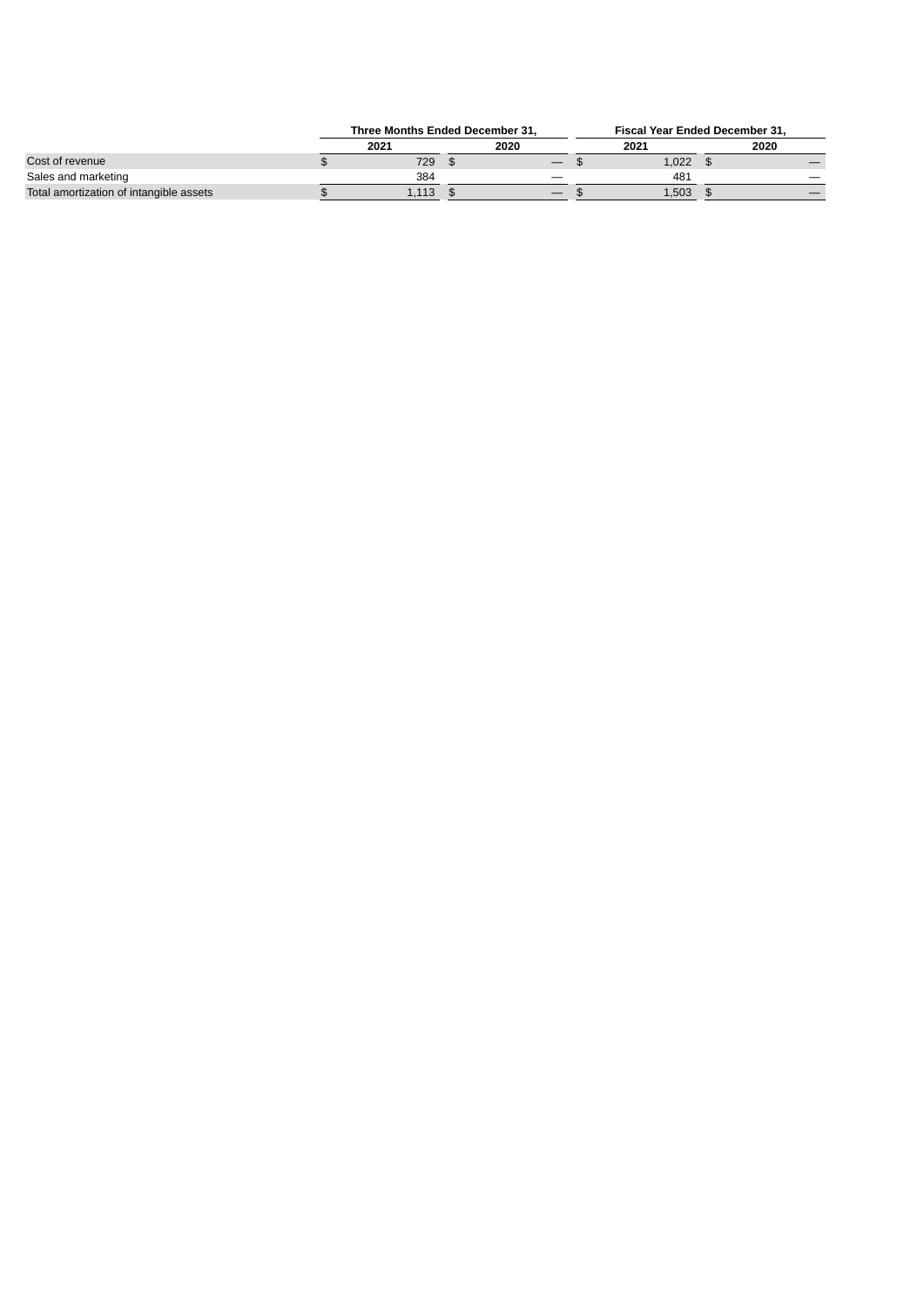#### **Udemy, Inc. Condensed Consolidated Balance Sheets**

(*in thousands, except per share amounts*)

*(Unaudited)*

|                                                                                                                                                | December 31,   |              |    | December 31, |  |  |
|------------------------------------------------------------------------------------------------------------------------------------------------|----------------|--------------|----|--------------|--|--|
|                                                                                                                                                |                | 2021         |    | 2020         |  |  |
| Assets                                                                                                                                         |                |              |    |              |  |  |
| Current assets:                                                                                                                                |                |              |    |              |  |  |
| Cash and cash equivalents                                                                                                                      | $\mathfrak{S}$ | 533,868      | \$ | 175,031      |  |  |
| Accounts receivable, net of allowance for doubtful accounts of \$678 and \$643 as of December 31, 2021<br>and December 31, 2020, respectively. |                | 73.180       |    | 46,257       |  |  |
| Prepaid expenses and other current assets                                                                                                      |                | 15,927       |    | 6,036        |  |  |
| Deferred contract costs, current                                                                                                               |                | 18,898       |    | 9,640        |  |  |
| Total current assets                                                                                                                           |                | 641,873      |    | 236,964      |  |  |
| Property and equipment, net                                                                                                                    |                | 9,887        |    | 9,106        |  |  |
| Capitalized software, net                                                                                                                      |                | 20,054       |    | 14,013       |  |  |
| Restricted cash, non-current                                                                                                                   |                | 2,900        |    | 2,900        |  |  |
| Deferred contract costs, non-current                                                                                                           |                | 25,647       |    | 16,197       |  |  |
| Strategic investments                                                                                                                          |                | 10,000       |    |              |  |  |
| Intangible assets, net                                                                                                                         |                | 13,597       |    |              |  |  |
| Goodwill                                                                                                                                       |                | 12,646       |    |              |  |  |
| Other assets                                                                                                                                   |                | 3,247        |    | 2,916        |  |  |
| <b>Total assets</b>                                                                                                                            | \$             | 739,851 \$   |    | 282,096      |  |  |
| Liabilities, redeemable convertible preferred stock, and stockholders' equity (deficit)                                                        |                |              |    |              |  |  |
| Current liabilities:                                                                                                                           |                |              |    |              |  |  |
| Accounts payable                                                                                                                               | $\mathfrak{S}$ | 34,627       | \$ | 23,710       |  |  |
| Accrued expenses and other current liabilities                                                                                                 |                | 41,640       |    | 46,778       |  |  |
| Content costs payable                                                                                                                          |                | 35,961       |    | 31,483       |  |  |
| Accrued compensation and benefits                                                                                                              |                | 22,341       |    | 20,403       |  |  |
| Deferred revenue                                                                                                                               |                | 208,274      |    | 141,439      |  |  |
| <b>Total current liabilities</b>                                                                                                               |                | 342,843      |    | 263,813      |  |  |
| Deferred revenue, non-current                                                                                                                  |                | 2,280        |    | 937          |  |  |
| Other liabilities, non-current                                                                                                                 |                | 2,528        |    | 3,927        |  |  |
| <b>Total liabilities</b>                                                                                                                       |                | 347,651      |    | 268,677      |  |  |
|                                                                                                                                                |                |              |    |              |  |  |
| Redeemable convertible preferred stock:                                                                                                        |                |              |    |              |  |  |
| Redeemable convertible preferred stock                                                                                                         |                |              |    | 274,104      |  |  |
| Stockholders' equity (deficit):                                                                                                                |                |              |    |              |  |  |
| Common stock                                                                                                                                   |                | $\mathbf{1}$ |    |              |  |  |
| Additional paid-in capital                                                                                                                     |                | 848,229      |    | 117,818      |  |  |
| Cumulative translation adjustment                                                                                                              |                | (1)          |    |              |  |  |
| Accumulated deficit                                                                                                                            |                | (456, 029)   |    | (378, 503)   |  |  |
|                                                                                                                                                |                |              |    |              |  |  |
| Total stockholders' equity (deficit)                                                                                                           |                | 392,200      |    | (260, 685)   |  |  |
| Total liabilities, redeemable convertible preferred stock, and stockholders' equity (deficit)                                                  | \$             | 739,851      | \$ | 282,096      |  |  |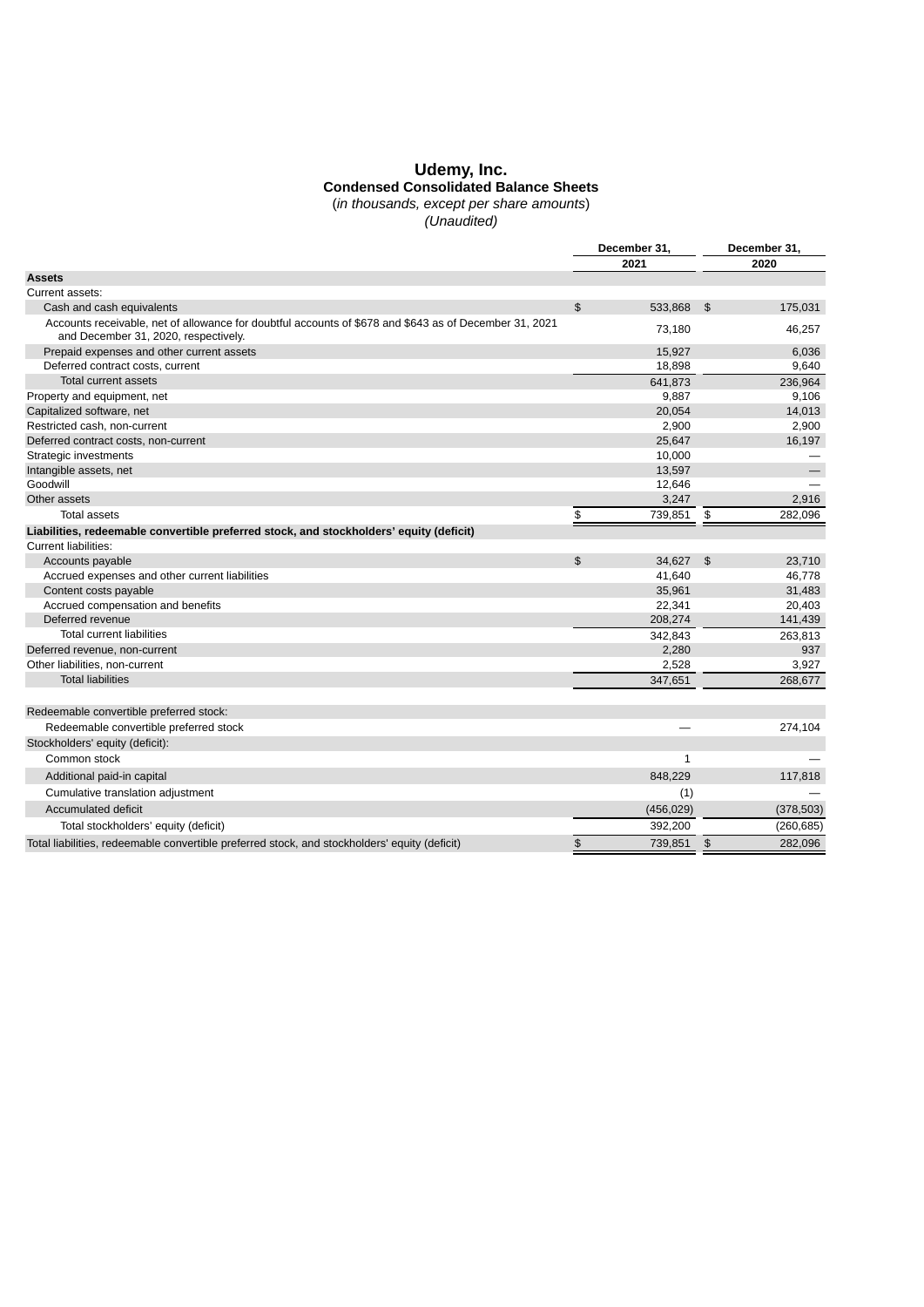#### **Udemy, Inc. Condensed Consolidated Statements of Cash Flows** (*in thousands*)

#### *(Unaudited)*

|                                                                             |                     | Fiscal Year Ended December 31, |
|-----------------------------------------------------------------------------|---------------------|--------------------------------|
|                                                                             | 2021                | 2020                           |
| Cash flows from operating activities:                                       |                     |                                |
| Net loss                                                                    | $(77,526)$ \$<br>\$ | (77, 620)                      |
| Adjustments to reconcile net loss to net cash used in operating activities: |                     |                                |
| Depreciation and amortization                                               | 15,297              | 11,055                         |
| Amortization of deferred sales commissions                                  | 17,801              | 7,486                          |
| Stock-based compensation                                                    | 34,680              | 31,618                         |
| Provision for doubtful accounts                                             | 326                 | 182                            |
| Change in fair value of warrant liability                                   |                     | 52                             |
| Changes in operating assets and liabilities:                                |                     |                                |
| Accounts receivable                                                         | (27,000)            | (19, 632)                      |
| Prepaid expenses and other assets                                           | (9,903)             | (3, 344)                       |
| Deferred contract costs                                                     | (36,508)            | (18, 943)                      |
| Accounts payable, accrued expenses and other liabilities                    | 4,772               | 17,488                         |
| Content costs payable                                                       | 4,389               | 6,615                          |
| Deferred revenue                                                            | 66,568              | 54,667                         |
| Net cash provided by (used in) operating activities                         | (7, 104)            | 9,624                          |
| Cash flows from investing activities:                                       |                     |                                |
| Purchases of property and equipment                                         | (5, 335)            | (5, 180)                       |
| Capitalized software costs                                                  | (12, 868)           | (9, 357)                       |
| Payments related to business combinations, net of cash acquired             | (24, 490)           |                                |
| Purchases of strategic investments                                          | (10,000)            |                                |
| Net cash used in investing activities                                       | (52, 693)           | (14, 537)                      |
| Cash flows from financing activities:                                       |                     |                                |
| Net proceeds from exercise of stock options                                 | 10,878              | 10,383                         |
| Net proceeds from issuance of redeemable convertible preferred stock        | $\overline{2}$      | 120,710                        |
| Payment of redeemable convertible preferred stock issuance costs            | (2,250)             |                                |
| Payment of deferred offering costs                                          | (5, 183)            |                                |
| Cash proceeds from initial public offering                                  | 415,187             |                                |
| Net cash provided by financing activities                                   | 418.634             | 131,093                        |
|                                                                             |                     |                                |
| Net increase in cash, cash equivalents and restricted cash                  | 358,837             | 126,180                        |
| Cash, cash equivalents and restricted cash—Beginning of period              | 177,931             | 51,751                         |
| Cash, cash equivalents and restricted cash—End of period                    | \$<br>536,768       | 177,931<br>$\frac{3}{2}$       |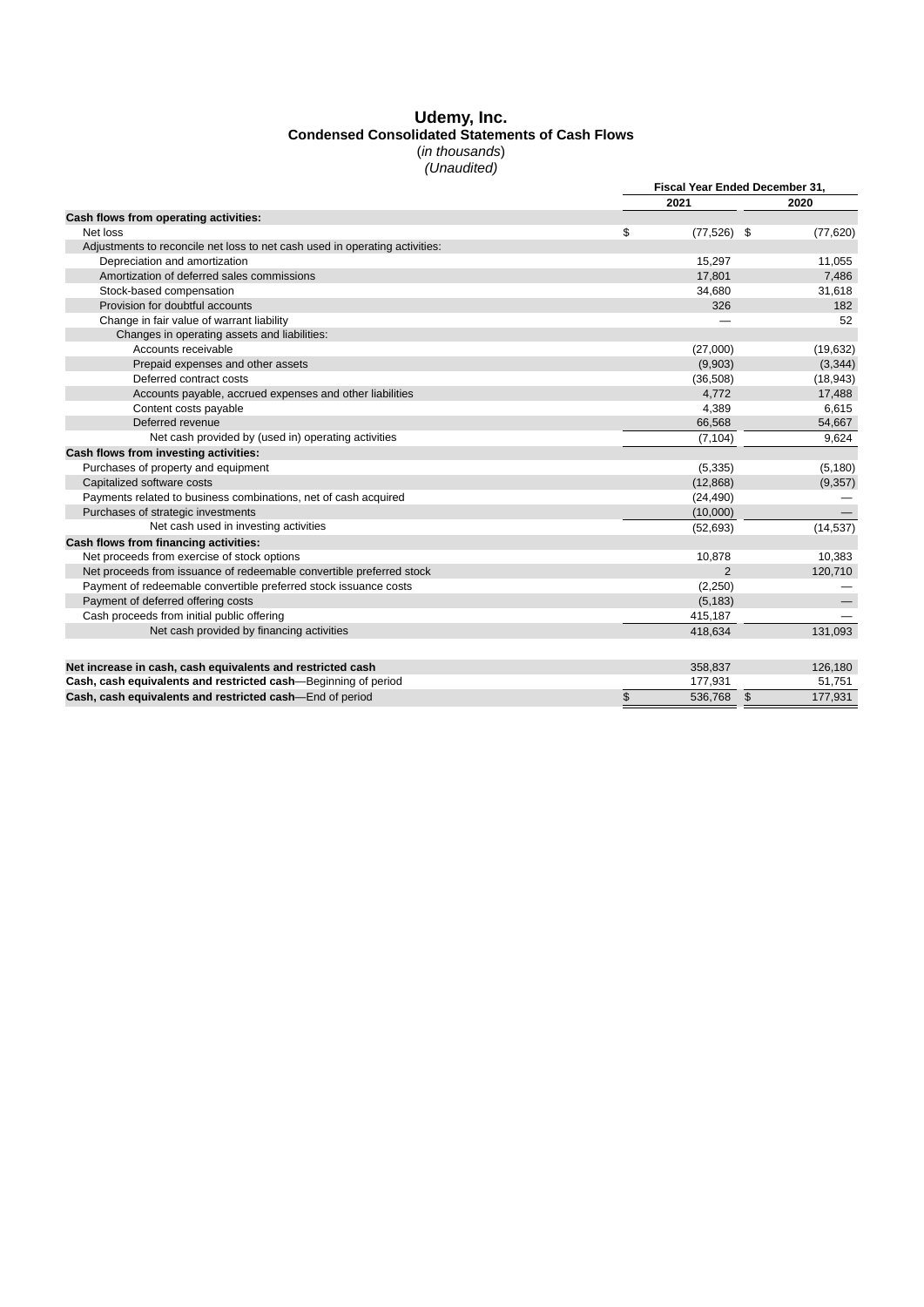#### **Udemy, Inc. Reconciliation of GAAP to Non-GAAP Financial Measures** (*in thousands, except per share amounts*)

*(Unaudited)*

|                                                                                                        | Three Months Ended December 31, 2021 |               |              |                                          |     |                                                    |                |             |  |
|--------------------------------------------------------------------------------------------------------|--------------------------------------|---------------|--------------|------------------------------------------|-----|----------------------------------------------------|----------------|-------------|--|
|                                                                                                        |                                      | <b>GAAP</b>   |              | <b>Stock-based</b><br>Compensation       |     | <b>Amortization of</b><br><b>Intangible Assets</b> |                | Non-GAAP    |  |
|                                                                                                        |                                      |               |              | (in thousands, except per share amounts) |     |                                                    |                |             |  |
| Revenue                                                                                                | \$                                   | 137,951       | $\mathbf{s}$ |                                          | \$  |                                                    | $\mathfrak{S}$ | 137,951     |  |
| Cost of revenue                                                                                        |                                      | 64,122        |              | (736)                                    |     | (729)                                              |                | 62,657      |  |
| Gross profit                                                                                           |                                      | 73,829        |              | 736                                      |     | 729                                                |                | 75,294      |  |
| Operating expenses                                                                                     |                                      |               |              |                                          |     |                                                    |                |             |  |
| Sales and marketing                                                                                    |                                      | 70,624        |              | (2,852)                                  |     | (384)                                              |                | 67,388      |  |
| Research and development                                                                               |                                      | 19,208        |              | (2,370)                                  |     |                                                    |                | 16,838      |  |
| General and administrative                                                                             |                                      | 22,442        |              | (5,018)                                  |     |                                                    |                | 17,424      |  |
| Total operating expenses                                                                               |                                      | 112,274       |              | (10, 240)                                |     | (384)                                              |                | 101,650     |  |
| Loss from operations                                                                                   |                                      | (38, 445)     |              | 10,976                                   |     | 1,113                                              |                | (26, 356)   |  |
| Other income (expense)                                                                                 |                                      |               |              |                                          |     |                                                    |                |             |  |
| Interest income, net                                                                                   |                                      | 436           |              |                                          |     |                                                    |                | 436         |  |
| Other expense, net                                                                                     |                                      | (206)         |              |                                          |     |                                                    |                | (206)       |  |
| Total other income, net                                                                                |                                      | 230           |              |                                          |     |                                                    |                | 230         |  |
| Net loss before taxes                                                                                  |                                      | (38, 215)     |              | 10,976                                   |     | 1,113                                              |                | (26, 126)   |  |
| Income tax provision                                                                                   |                                      | (669)         |              |                                          |     |                                                    |                | (669)       |  |
| Net loss attributable to common stockholders                                                           | \$                                   | $(38,884)$ \$ |              | 10,976                                   | -\$ | 1,113                                              | \$             | (26, 795)   |  |
| Net loss per share attributable to common<br>stockholders                                              |                                      |               |              |                                          |     |                                                    |                |             |  |
| Basic and diluted                                                                                      | \$                                   | (0.36)        |              |                                          |     |                                                    | \$             | (0.25)      |  |
| Weighted-average shares used in computing<br>net loss per share attributable to common<br>stockholders |                                      | 108,168,420   |              |                                          |     |                                                    |                | 108,168,420 |  |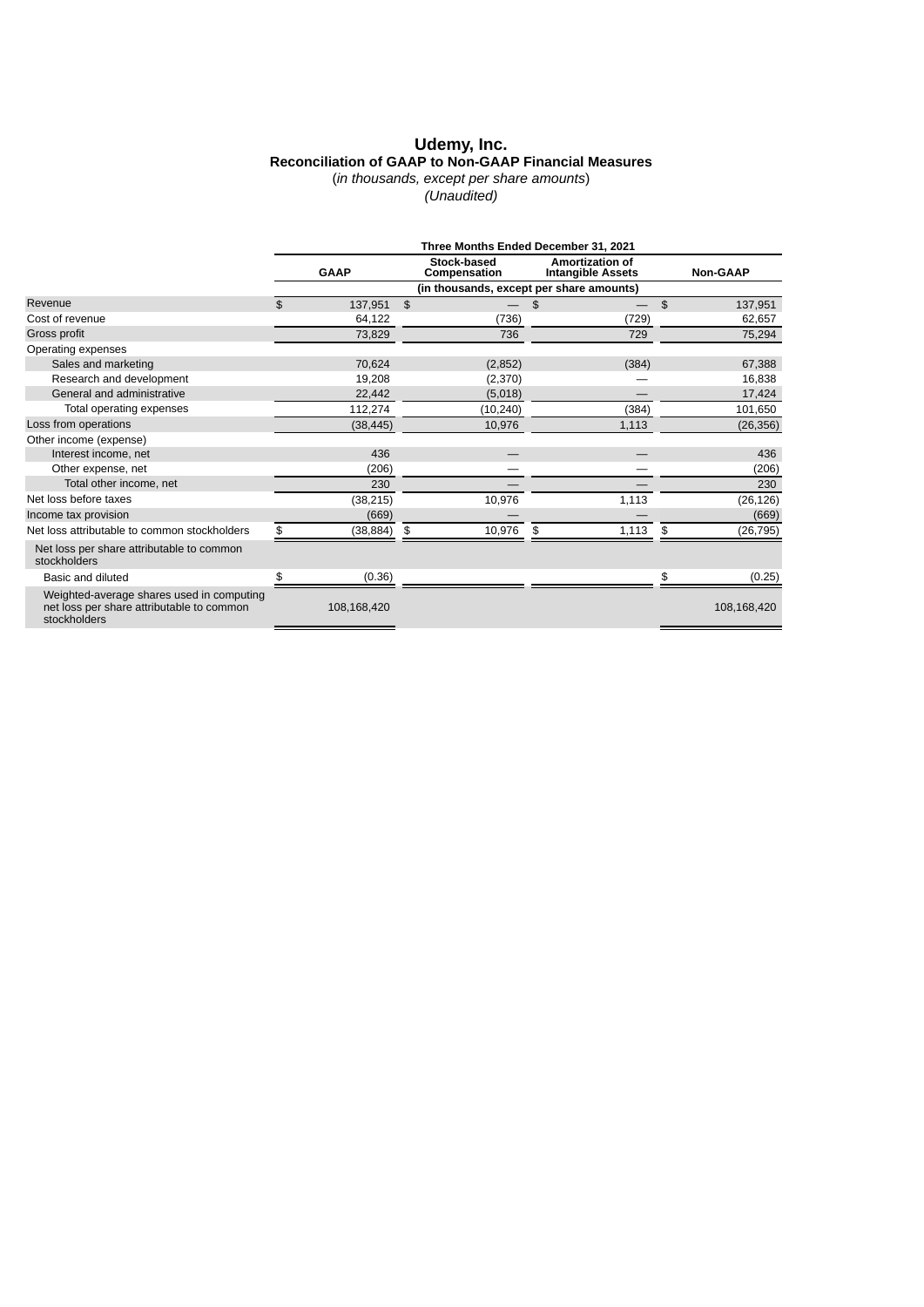|                                                                                                     | Fiscal Year Ended December 31, 2021 |             |                                    |                                                    |                |                 |  |  |  |  |
|-----------------------------------------------------------------------------------------------------|-------------------------------------|-------------|------------------------------------|----------------------------------------------------|----------------|-----------------|--|--|--|--|
|                                                                                                     |                                     | <b>GAAP</b> | <b>Stock-based</b><br>Compensation | <b>Amortization of</b><br><b>Intangible Assets</b> |                | <b>Non-GAAP</b> |  |  |  |  |
|                                                                                                     |                                     |             |                                    |                                                    |                |                 |  |  |  |  |
| Revenue                                                                                             | \$                                  | 518,157     | $\mathfrak{L}$                     |                                                    | $\mathfrak{S}$ | 518,157         |  |  |  |  |
| Cost of revenue                                                                                     |                                     | 236,024     | (1,623)                            | (1,022)                                            |                | 233,379         |  |  |  |  |
| Gross profit                                                                                        |                                     | 282,133     | 1,623                              | 1,022                                              |                | 284,778         |  |  |  |  |
| Operating expenses                                                                                  |                                     |             |                                    |                                                    |                |                 |  |  |  |  |
| Sales and marketing                                                                                 |                                     | 227,023     | (8,637)                            | (481)                                              |                | 217,905         |  |  |  |  |
| Research and development                                                                            |                                     | 66,107      | (6, 816)                           |                                                    |                | 59,291          |  |  |  |  |
| General and administrative                                                                          |                                     | 64,410      | (17, 604)                          |                                                    |                | 46,806          |  |  |  |  |
| Total operating expenses                                                                            |                                     | 357,540     | (33,057)                           | (481)                                              |                | 324,002         |  |  |  |  |
| Loss from operations                                                                                |                                     | (75, 407)   | 34,680                             | 1,503                                              |                | (39, 224)       |  |  |  |  |
| Other expense                                                                                       |                                     |             |                                    |                                                    |                |                 |  |  |  |  |
| Interest expense, net                                                                               |                                     | (16)        |                                    |                                                    |                | (16)            |  |  |  |  |
| Other expense, net                                                                                  |                                     | (920)       |                                    |                                                    |                | (920)           |  |  |  |  |
| Total other expense, net                                                                            |                                     | (936)       |                                    |                                                    |                | (936)           |  |  |  |  |
| Net loss before taxes                                                                               |                                     | (76, 343)   | 34,680                             | 1,503                                              |                | (40, 160)       |  |  |  |  |
| Income tax provision                                                                                |                                     | (1, 183)    |                                    |                                                    |                | (1, 183)        |  |  |  |  |
| Net loss attributable to common stockholders                                                        |                                     | (77,526)    | 34,680<br>\$                       | 1,503<br>\$                                        | \$             | (41, 343)       |  |  |  |  |
| Net loss per share attributable to common stockholders                                              |                                     |             |                                    |                                                    |                |                 |  |  |  |  |
| Basic and diluted                                                                                   |                                     | (1.41)      |                                    |                                                    | \$             | (0.75)          |  |  |  |  |
| Weighted-average shares used in computing net loss<br>per share attributable to common stockholders |                                     | 54,972,827  |                                    |                                                    |                | 54,972,827      |  |  |  |  |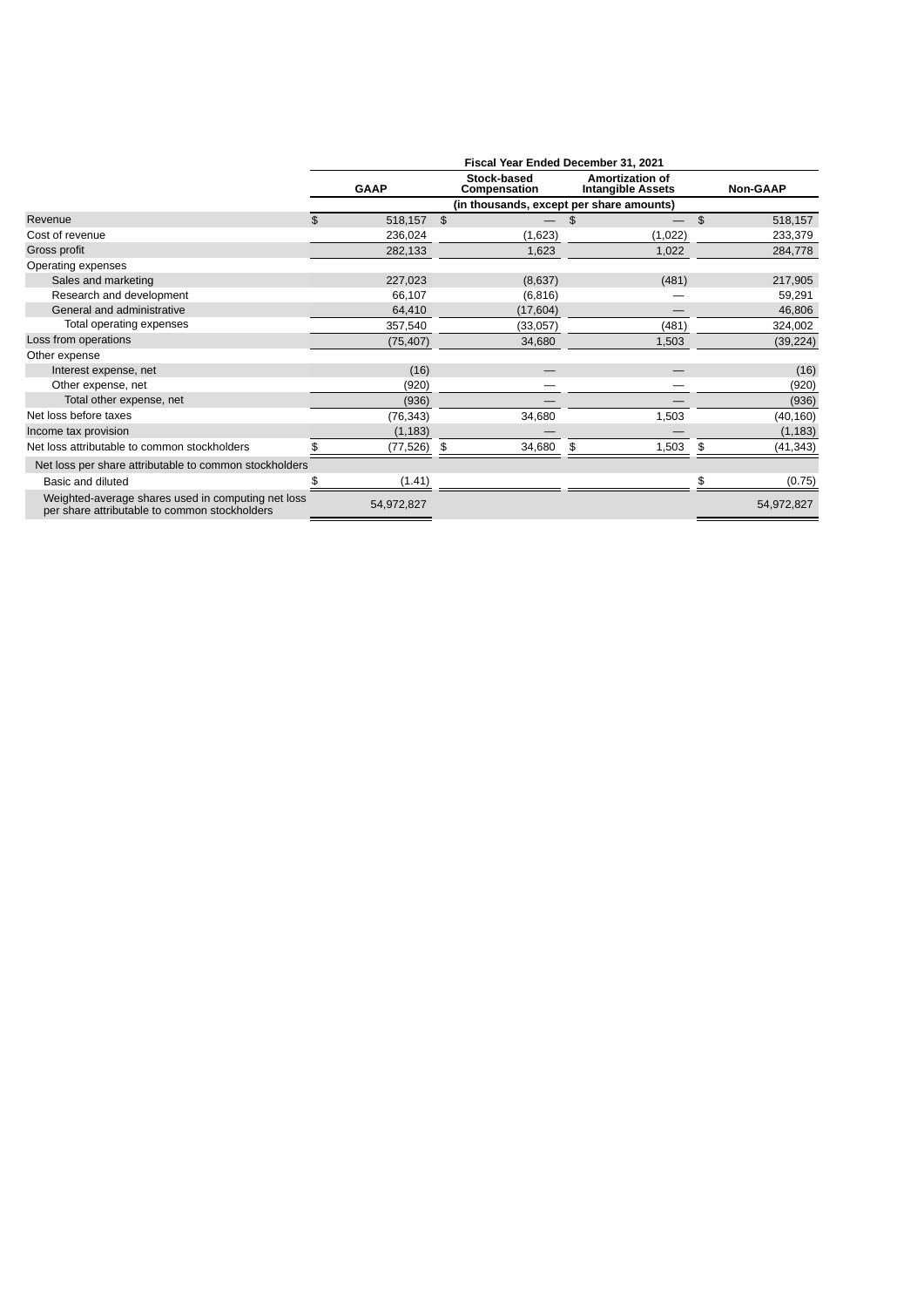|                                                                                                     | Three Months Ended December 31, 2020 |             |                                          |    |                 |  |  |
|-----------------------------------------------------------------------------------------------------|--------------------------------------|-------------|------------------------------------------|----|-----------------|--|--|
|                                                                                                     |                                      | <b>GAAP</b> | Stock-based<br>Compensation              |    | <b>Non-GAAP</b> |  |  |
|                                                                                                     |                                      |             | (in thousands, except per share amounts) |    |                 |  |  |
| Revenue                                                                                             | \$                                   | 110,095     | - \$                                     | \$ | 110,095         |  |  |
| Cost of revenue                                                                                     |                                      | 55,657      | (165)                                    |    | 55,492          |  |  |
| Gross profit                                                                                        |                                      | 54,438      | 165                                      |    | 54,603          |  |  |
| Operating expenses                                                                                  |                                      |             |                                          |    |                 |  |  |
| Sales and marketing                                                                                 |                                      | 50,379      | (1,587)                                  |    | 48,792          |  |  |
| Research and development                                                                            |                                      | 14,403      | (1, 315)                                 |    | 13,088          |  |  |
| General and administrative                                                                          |                                      | 15,752      | (5,099)                                  |    | 10,653          |  |  |
| Total operating expenses                                                                            |                                      | 80,534      | (8,001)                                  |    | 72,533          |  |  |
| Loss from operations                                                                                |                                      | (26,096)    | 8,166                                    |    | (17, 930)       |  |  |
| Other income (expense)                                                                              |                                      |             |                                          |    |                 |  |  |
| Interest expense, net                                                                               |                                      | (68)        |                                          |    | (68)            |  |  |
| Other income, net                                                                                   |                                      | 17          |                                          |    | 17              |  |  |
| Total other expense, net                                                                            |                                      | (51)        |                                          |    | (51)            |  |  |
| Net loss before taxes                                                                               |                                      | (26, 147)   | 8,166                                    |    | (17, 981)       |  |  |
| Income tax provision                                                                                |                                      | (888)       |                                          |    | (888)           |  |  |
| Net loss attributable to common stockholders                                                        |                                      | (27, 035)   | 8,166<br>\$                              | \$ | (18, 869)       |  |  |
| Net loss per share attributable to common stockholders                                              |                                      |             |                                          |    |                 |  |  |
| Basic and diluted                                                                                   | \$                                   | (0.77)      |                                          | \$ | (0.53)          |  |  |
| Weighted-average shares used in computing net loss per share attributable to<br>common stockholders |                                      | 35,284,409  |                                          |    | 35,284,409      |  |  |